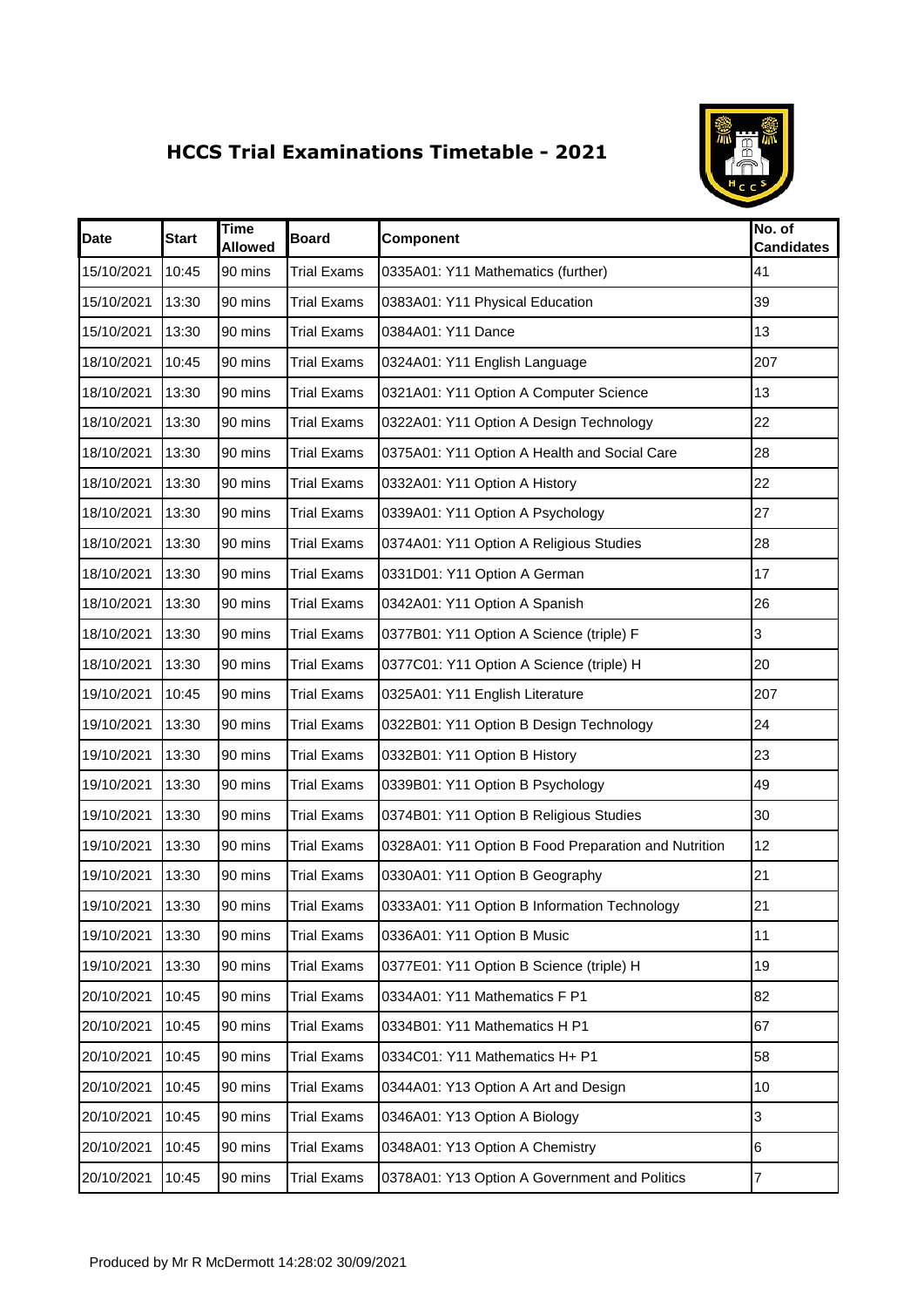| 20/10/2021 | 10:45 | 90 mins | <b>Trial Exams</b> | 0359A01: Y13 Option A History                        | 10              |
|------------|-------|---------|--------------------|------------------------------------------------------|-----------------|
| 20/10/2021 | 10:45 | 90 mins | <b>Trial Exams</b> | 0367A01: Y13 Option A Philosophy                     | 5               |
| 20/10/2021 | 10:45 | 90 mins | <b>Trial Exams</b> | 0380A01: Y13 Option A Theatre Studies                | 12              |
| 20/10/2021 | 10:45 | 90 mins | <b>Trial Exams</b> | 0363A01: Y13 Option A Mathematics                    | 8               |
| 20/10/2021 | 13:30 | 90 mins | <b>Trial Exams</b> | 0321B01: Y11 Option C Computer Science               | 16              |
| 20/10/2021 | 13:30 | 90 mins | <b>Trial Exams</b> | 0323A01: Y11 Option C Drama                          | 24              |
| 20/10/2021 | 13:30 | 90 mins | <b>Trial Exams</b> | 0332C01: Y11 Option C History                        | 22              |
| 20/10/2021 | 13:30 | 90 mins | <b>Trial Exams</b> | 0339C01: Y11 Option C Psychology                     | 25              |
| 20/10/2021 | 13:30 | 90 mins | <b>Trial Exams</b> | 0330B01: Y11 Option C Geography                      | 20              |
| 20/10/2021 | 13:30 | 90 mins | <b>Trial Exams</b> | 0353A01: Y13 Option B Economics                      | 11              |
| 20/10/2021 | 13:30 | 90 mins | <b>Trial Exams</b> | 0345A01: Y13 Option B Photography                    | 13              |
| 20/10/2021 | 13:30 | 90 mins | <b>Trial Exams</b> | 0372A01: Y13 Option B Sociology                      | 20              |
| 20/10/2021 | 13:30 | 90 mins | <b>Trial Exams</b> | 0351A01: Y13 Option B Design and Technology          | 7               |
| 20/10/2021 | 13:30 | 90 mins | <b>Trial Exams</b> | 0363B01: Y13 Option B Mathematics                    | $6\phantom{.}6$ |
| 20/10/2021 | 13:30 | 90 mins | <b>Trial Exams</b> | 0319A01: Y11 Option C Business Studies               | 29              |
| 20/10/2021 | 13:30 | 90 mins | <b>Trial Exams</b> | 0326A01: Y11 Option C Enterprise and Marketing       | 21              |
| 20/10/2021 | 13:30 | 90 mins | <b>Trial Exams</b> | 0308A01: Y11 Option C Art and Design                 | 27              |
| 20/10/2021 | 13:30 | 90 mins | <b>Trial Exams</b> | 0377F01: Y11 Option C Science (triple) F             | 1               |
| 20/10/2021 | 13:30 | 90 mins | <b>Trial Exams</b> | 0377G01: Y11 Option C Science (triple) H             | 22              |
| 21/10/2021 | 10:45 | 90 mins | <b>Trial Exams</b> | 0341A01: Y11 Science (combined) F P1                 | 54              |
| 21/10/2021 | 10:45 | 90 mins | <b>Trial Exams</b> | 0341B01: Y11 Science (combined) H P1                 | 67              |
| 21/10/2021 | 10:45 | 90 mins | <b>Trial Exams</b> | 0346B01: Y13 Option C Biology (Y13 Option A Biology) | $\overline{4}$  |
| 21/10/2021 | 10:45 | 90 mins | <b>Trial Exams</b> | 0355A01: Y13 Option C English Literature             | $\bf8$          |
| 21/10/2021 | 10:45 | 90 mins | <b>Trial Exams</b> | 0357A01: Y13 Option C Geography                      | 10              |
| 21/10/2021 | 10:45 | 90 mins | <b>Trial Exams</b> | 0379A01: Y13 Option C Health and Social Care         | 7               |
| 21/10/2021 | 10:45 | 90 mins | <b>Trial Exams</b> | 0364A01: Y13 Option C Media Studies                  | 19              |
| 21/10/2021 | 10:45 | 90 mins | <b>Trial Exams</b> | 0370A01: Y13 Option C Physics                        | 7               |
| 21/10/2021 | 10:45 | 90 mins | <b>Trial Exams</b> | 0371A01: Y13 Option C Psychology                     | 9               |
| 21/10/2021 | 10:45 | 90 mins | <b>Trial Exams</b> | 0382A01: Y13 Option C Applied Science                | 5               |
| 21/10/2021 | 10:45 | 90 mins | <b>Trial Exams</b> | 0338A01: Y11 Physics F                               | 5               |
| 21/10/2021 | 10:45 | 90 mins | <b>Trial Exams</b> | 0338B01: Y11 Physics H                               | 81              |
| 21/10/2021 | 13:30 | 90 mins | <b>Trial Exams</b> | 0332D01: Y11 Option D History                        | 20              |
| 21/10/2021 | 13:30 | 90 mins | <b>Trial Exams</b> | 0330C01: Y11 Option D Geography                      | 21              |
| 21/10/2021 | 13:30 | 90 mins | <b>Trial Exams</b> | 0322C01: Y11 Option D Design Technology              | 23              |
| 21/10/2021 | 13:30 | 90 mins | <b>Trial Exams</b> | 0342B01: Y11 Option D Spanish                        | 18              |
| 21/10/2021 | 13:30 | 90 mins | <b>Trial Exams</b> | 0328B01: Y11 Option D Food Preparation and Nutrition | 15              |
| 21/10/2021 | 13:30 | 90 mins | <b>Trial Exams</b> | 0319B01: Y11 Option D Business Studies               | 30              |